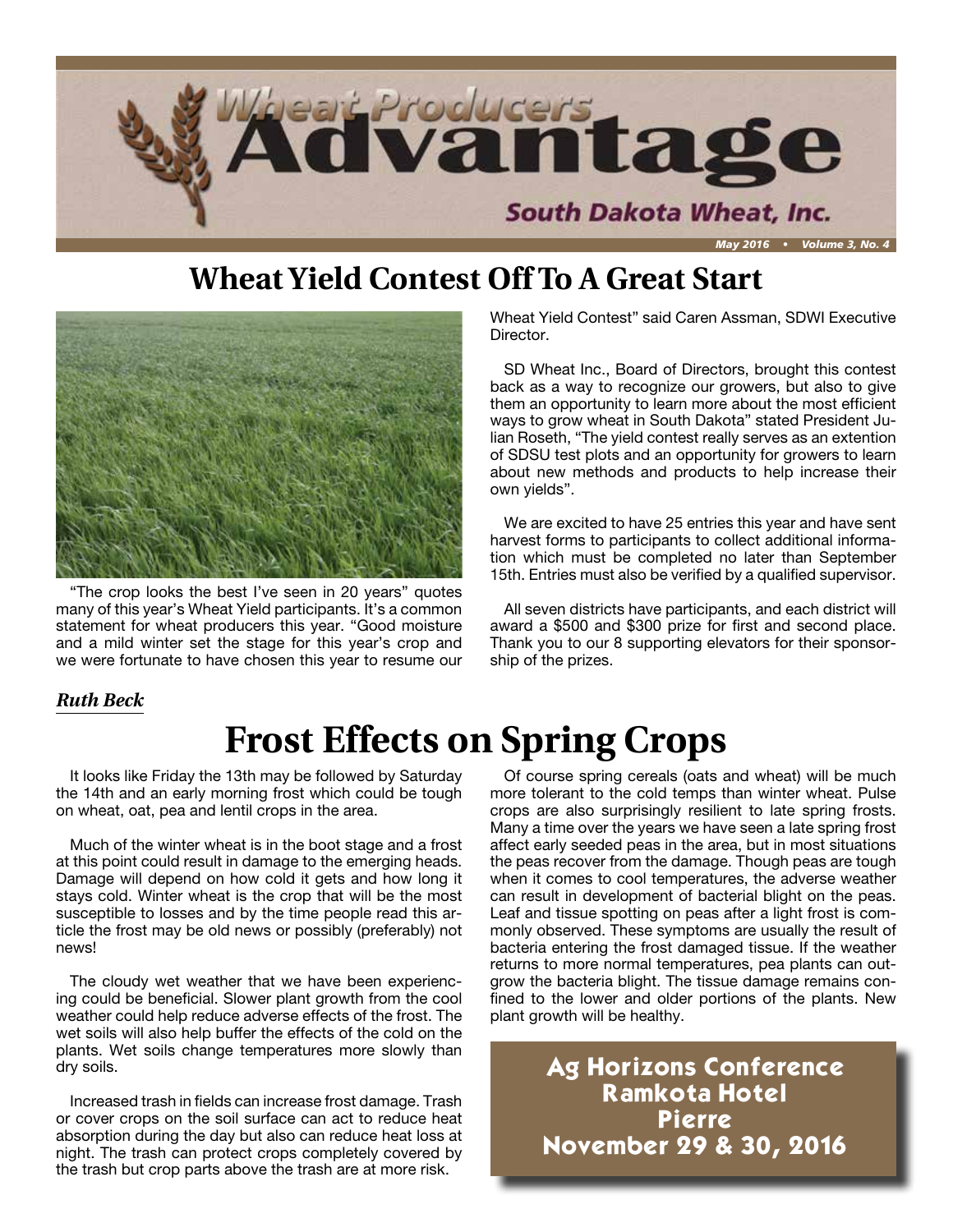

#### **Directors**

DISTRICT 1 Shannon DePoy, Lantry

DISTRICT 2 Julian Roseth, Midland

DISTRICT 3 Tanner Handcock, Wall

DISTRICT 4 Doug Simons, St. Lawrence

DISTRICT 5 Todd Mangin, Gettysburg

DISTRICT 6 Carl Schwab, Andover

DISTRICT 7 Paul Hetland, Mitchell

Caren Assman, Executive Director PO Box 667 Pierre, SD 57501 Office: (605) 224-4418 www.sdwheat.org wheatinc@midco.net





Reid Christopherson, Executive Director Office: (605) 773-4645 Chet Edinger, Mitchell Tregg Cronin, Gettysburg Terry Hand, Midland Clinton Vanneman, Ideal Leo Warrington, Bristol



### **Bake and Take Day**

The South Dakota Wheat Commission annual "Bake and Take Day," occurring this year on March 26, invited home bakers of all ages to slow down, relax and embrace community spirit by baking home-made goodies and sharing them with friends, neighbors or folks who may not be able to bake themselves.

Bake and Take Day has a long tradition in South Dakota as an activity designed to educate consumers in the importance of home baking and wheat foods consumption. The personal visit to members of the community is as rewarding and important as the baked goods you take them.

Contestants who submitted their Bake

and Take activity were entered into a random drawing for \$50 cash in one of four categories. Categories included -- youth individual (4-17), youth group, adult individual (18 plus), or adult group. Please congratulate our winners below.

The following entries were randomly selected as winners in the annual South Dakota Wheat Commission Bake and Take Contest

*Youth Individual* Ashley Masat, Redfield Youth Group **River 4-H Club, Ft Pierre** *Adult Individual* Laurie Elmore, Camp Cook **Adult Group** Busy Fingers, CFEL, Huron

Thank you for participating. Remember, the annual Bake and Take contest is always held the 4th Saturday in March, but every day is a great day to bake and take.

#### *Tina Ruggiero*

### **Gluten-Free: Help or Hype?**

Recently, I had the pleasure of dining and talking with esteemed cookbook author and baking doyenne, Dorie Greenspan. Her company was absolutely delightful. We chatted about everything from the banana polenta which graced our plates to the gluten-free food craze sweeping the nation. Together, we mourned the fact this diet therapy has become a major trend. In fact, according to a report published by Datamonitor, the gluten-free market is expected to become a \$4.3 billion industry during the next five years.

When I meet people living a gluten-free lifestyle, I always ask them why they've given up wheat, bulgur, rye and barley. They tell me it's "to feel healthier" or "to have more energy," but when I ask if they've had a serologic test for high levels of IgA tissue transglutaminase antibodies, I get a blank stare. Reason being, if you've had a blood test, you'd know with certainty whether you are or are not gluten intolerant.

Going gluten-free is a disease management therapy, and it's essential, if you're among the 1% of Americans who have been diagnosed with the autoimmune disease called Celiac Sprue; however, if you're not gluten-sensitive, going gluten-free can be harmful.

Often, gluten-free diets emphasize products made with refined grains that are not enriched with vitamins and minerals; they can be high in fat and low in fiber, iron, folate, B-vitamins, calcium and phosphorous. Granted, including gluten-free grains in your diet like quinoa, millet and brown rice can help, but the fact remains, consumers seeing to lose weight or improve the quality of their health may actually find it more difficult on a gluten-free regimen.

Just because Oprah Winfrey and Gwyneth Paltrow go on gluten-free detox diets doesn't mean you should, too; Oprah can't stop yo-yo dieting and Gwyneth has osteopenia, so think before you give up whole grain bread and pasta. Better yet, go you your doctor, and get tested.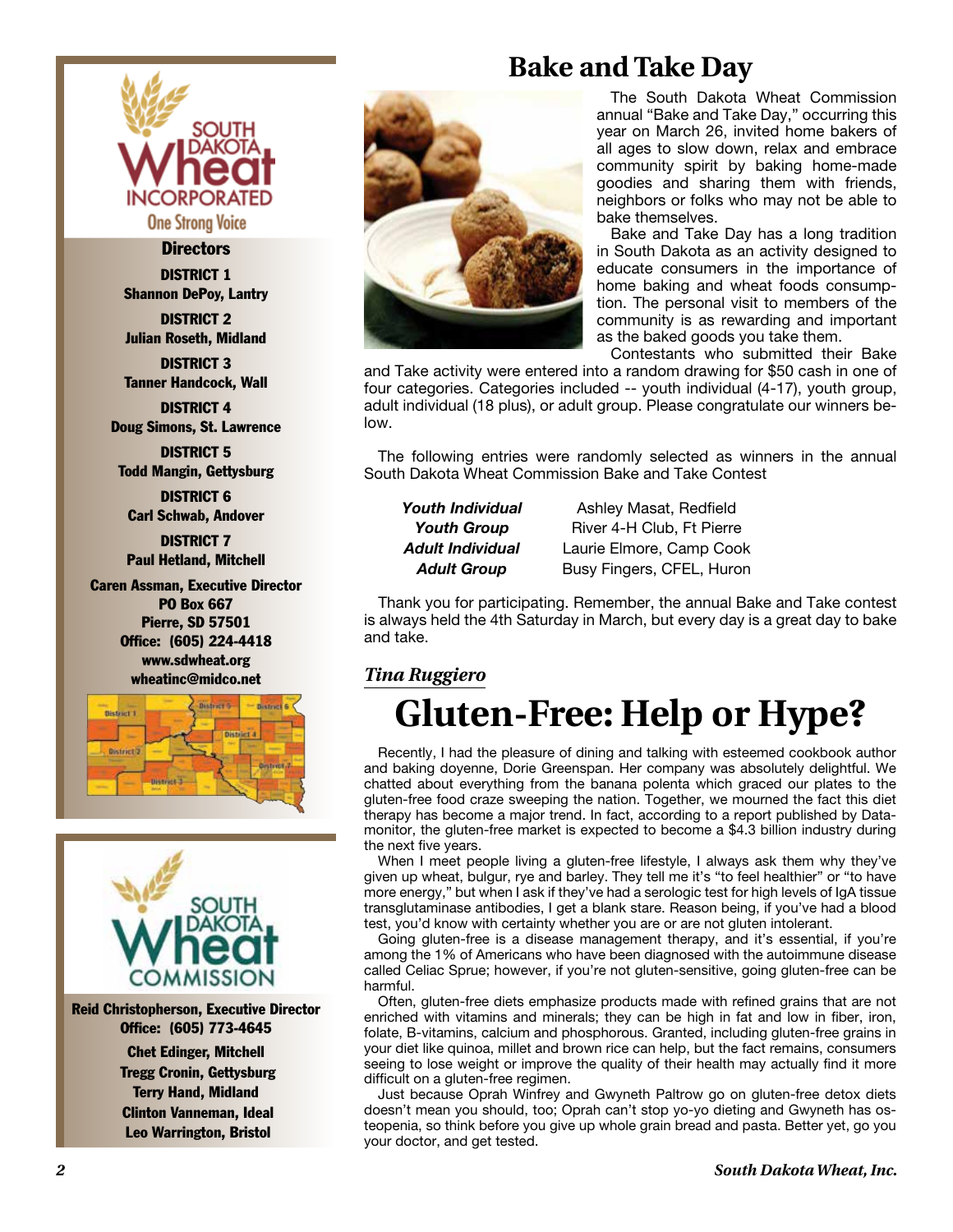

#### **Reid A. Christopherson, Executive Director**



The South Dakota Wheat Commission's 2016 Variety Survey is in progress. Information provided by South Dakota wheat producers on their preferred winter and spring wheat varieties will assist wheat researchers and breeders in the selection of new varieties that meet producer needs. Producers are asked to complete and return the survey postcard that they have received in the mail. Producers that did not receive a postcard along with all producers that prefer an online response option can complete the survey at: sdwheatvariety.com All information remains anonymous and your zip code is used only to identify regional production trends. Your participation in this important effort is greatly appreciated!

### **Cronin Appointed to Wheat Commission**

Gov. Dennis Daugaard has appointed Tregg Cronin of Gettysburg to the South Dakota Wheat Utilization Research and Marketing Development Commission. Cronin fills the vacant East River position resulting from the retirement of Darrel Davis, Ipswich.

Cronin has worked in many areas of the agriculture industry including as a commodity broker, grain buyer and in elevator operations. He is active with his family's diversified crop and livestock operation.

Cronin's term goes through October 30, 2017. For more

#### *Wheat Producer Advantage 3*

information, please visit http://boardsandcommissions. sd.gov/.

The South Dakota Wheat Commission is funded entirely by South Dakota wheat producers through a 0.4% value/ bushel on initial sale of wheat. This self-help program improves the wheat industry in SD through wheat research, foreign and domestic market development, consumer education and utilization. The Wheat Commission Board of Directors is comprised of five wheat producers representing wheat growing regions and classes of wheat.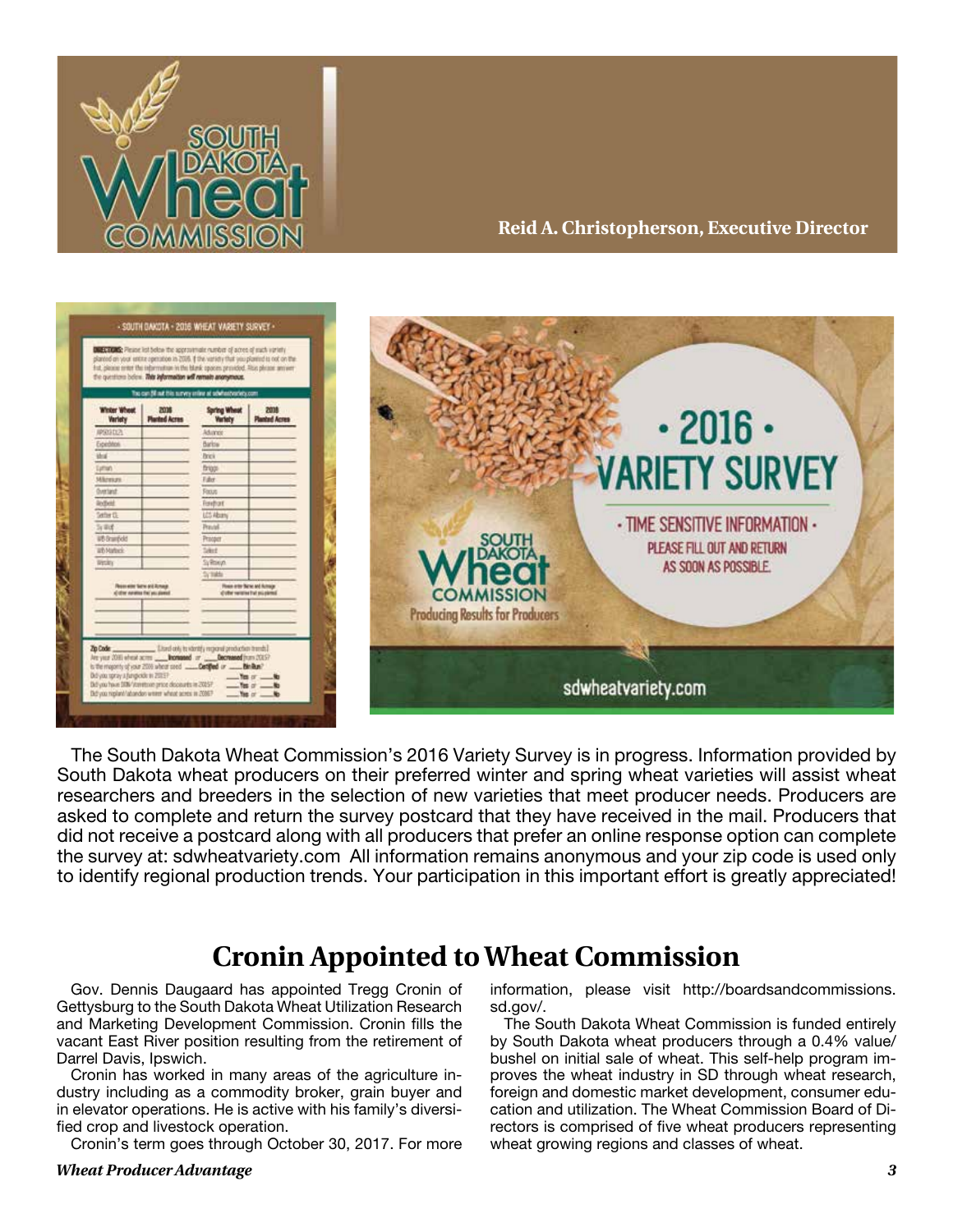# SUNFLOWERS **CALL TO FIND THE BEST MARKET!**



**Huron & Chamberlain** Danny: 605-412-0129 Jarrid: 605-350-0188 Lee: 605-350-7486 Toll Free: 1-800-284-0214

*Buying all types of Sunflowers, Field Peas, Millet, Milo, Safflower & Flax*

*We have trucks available for on farm pickup Huron, Redfield, Chamberlain*

### **Advanced Sunflower, LLC. Edible Sunflower Processing**

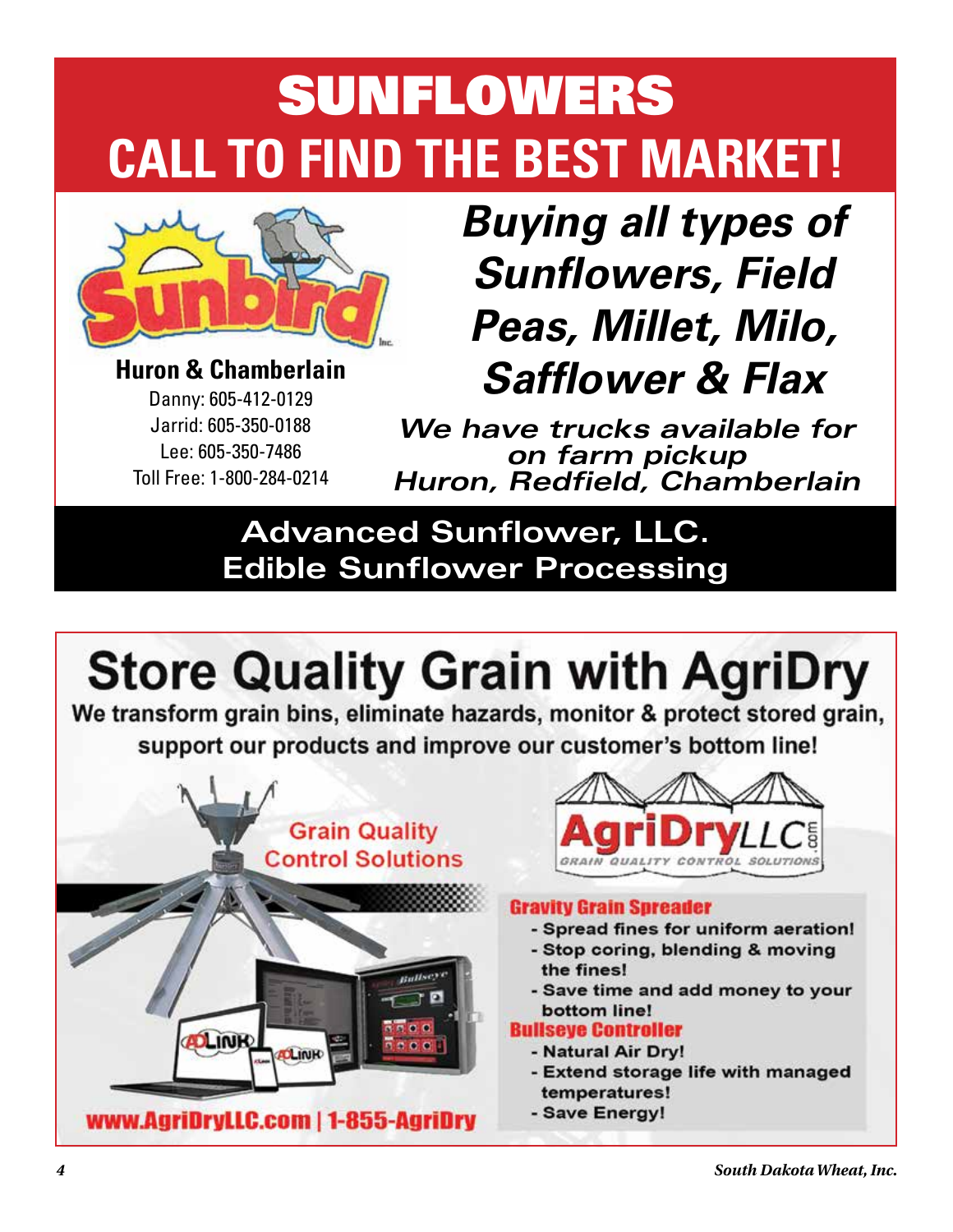# **Winter Wheat Diseases: Powdery Mildew & Tan Spot Increasing**

#### **Powdery Mildew & Tan Spot**

Winter wheat fields scouted this week showed powdery mildew and tan spot increasing in severity (Fig. 1 and 2). Severe powdery mildew and tan spot early in the season can lead to reduced tillering and plant vigor. Rainfall and cooler temperatures last week favored development of both diseases.

#### **Stripe Rust**

Another disease observed during scouting this week was stripe rust (Fig. 3). This rust was found at low incidence and severity on a winter wheat field in Brookings County. The pustules were developing on newer leaves indicating



*Fig. 1. Severe powdery mildew developing in the lower canopy. Notice the old foliage which the source of inoculum.*

*Fig. 2. Lower wheat leaves with tan spot symptoms*



that there is stripe rust inoculum available in the area which could be from overwintered inoculum or blowing in from

southern states. Stripe rust develops under cooler conditions and when there is at least 8 hours of leaf wetness.

#### **What can be done now for developing winter wheat diseases?**

The weather forecast for the next 1-2 weeks indicates limited chances of rain with warmer temperatures on average. These conditions may check the development of some of



*Fig. 3. (Above) Stripe rust pustules on winter wheat in Brookings County. Picture taken 5/2/2016.*

these diseases. With some of the winter wheat at jointing, scouting should continue until flag leaf emergence, where a fungicide can be applied. Research indicates that fungicide applied at flag leaf emergence is the most likely to provide profitable yield than at tillering. The threshold for applying fungicide at flag leaf emergence is 2-3 fungal lesions on the leaf below flag leaf.

Most of the fungicides are only locally systemic - they only protect the treated leaves. Therefore spraying wheat before flag leaf emergence provides no protection for the flag leaf, yet this leaf contributes the most to grain yield.

# **2016 Scheduled SDSU Crop Performance Variety Trial Plot Tours**

Location **Date** Date Time Crop Ideal site June 15th 5:00 PM CST Winter Wheat and Oats Stanley County site June 16th 11:00 AM CST Winter Wheat Vivian site **June 16th** 4:00 PM CST Winter Wheat Harrold site June 21st 4:00 PM CST Peas Fort Thompson June 22nd 10:00 AM CST Peas and lentils Dupree site June 27rd 1:00 PM MT Winter Wheat Sully County **Sully County June 29th** 5:00 PM CST Winter Wheat, Spring Wheat Gettysburg/Agar site June 30th 11:00 AM CST Spring Wheat Varieties DLRF June 30th 3 PM CST Farm Tour–WW and Peas Varieties Walworth County site July 7th 5 PM CST Winter Wheat, Peas, Oats, Spring Wheat

The above dates and times have been set for SDSU Crop Variety Trials Tours. Check iGrow.org (information will be up in early June) for more information or call 605-773-8120.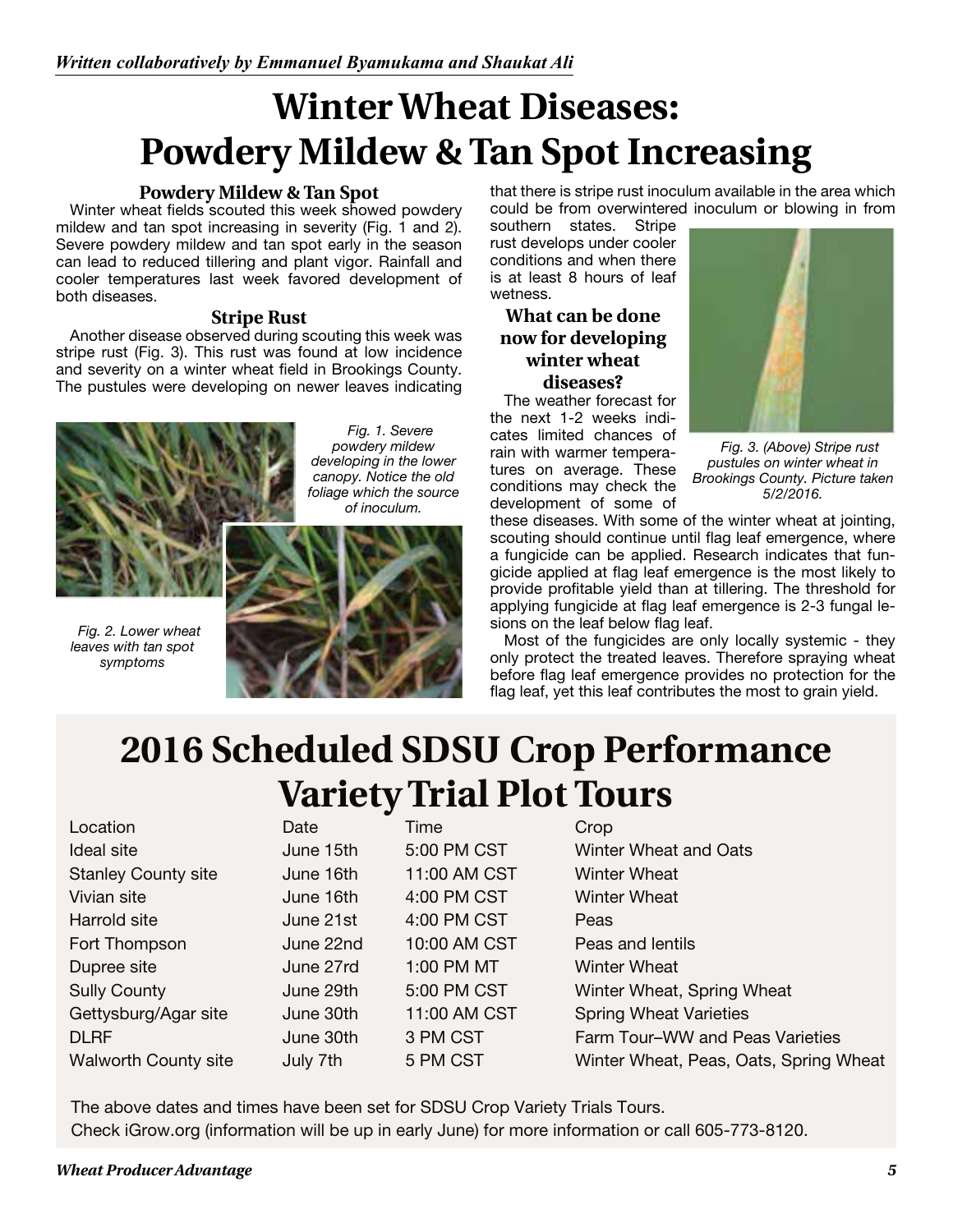

#### **NRCS, FSA Prompted to Re-Evaluate, Improve Conservation Compliance Reviews**

The USDA's Office of Inspector General (OIG) released an interim audit report that the Natural Resources Conservation Service (NRCS) and the Farm Service Agency (FSA) need to improve their method for reviewing conservation compliance. In its investigation, the OIG revealed that only one FSA program, the Direct and Counter-cyclical Program (DCP), subjected its enrolled producers to random sample reviews from 2012-2014, despite the fact that all recipients of payments, loans, or other benefits from NRCS and FSA are all required to comply to the same extent as DCP participants with the highly erodible land (HEL) and wetland conservation requirements. The report also identified that in 2014, data from 10 states was omitted, with invalid results and records. With these revelations, OIG claims that the agencies cannot now verify an accurate representation of producer compliance. Following this, the OIG recom-



mended that NRCS, FSA, and RMA establish a working solution to make the process for reviewing compliance more efficient, including creating working groups, outlining the roles of the agencies, and developing methodology for conducting reviews. Efforts are now being made to improve the review process in accordance with the findings.

#### **Conservation Reserve Program Enrollment Exceeds 800,000 Acres**

More than 800,000 acres have been enrolled in the Conservation Reserve Program (CRP) through the program's 49th sign up period, Agriculture Secretary Tom Vilsack announced. CRP allows the USDA to help farmers balance the cost of complying with conservation efforts like restoring, enhancing, and protecting certain plants that improve water quality, prevent soil erosion and protect wildlife habitat. This sign up period saw record-high Environmental Benefits Index cut-off, and the lowest percentage of applications accepted, making it the most competitive selection in the history of the program. Heightened selectivity means that the per-acre conservation benefits are being maximized while addressing several conservation priorities at once. Total enrollment as of March 2016 is 23.8 million acres with 1.7 million acres set to expire on September 30. In order to participate in CRP, producers establish resource-conserving plant species to mitigate soil erosion, improve water quality, and protect wildlife habitats that are on marginally productive lands. In return, producers receive rental payments and cost-share assistance from FSA, in contracts with a duration of between 10-15 years.

#### **NWF and NAWG Seek Stakeholder Input into National Wheat Action Plan**

Farmer-leaders of the National Association of Wheat Growers (NAWG) and the National Wheat Foundation (NWF) are developing a National Wheat Action Plan to serve as the catalyst to increase public and private wheat research and to improve wheat productivity and farmer profitability. NAWG and NWF leaders believe there is more that farmers can do to turn around the U.S. wheat industry, and believe increased engagement by farmers is critical to moving forward on a new path to revitalizing the wheat industry. Together with our industry partners, we are seeking input and feedback from stakeholders across the industry as part of our research process. We invite you to complete the online survey at http://research.aimpointsurveys.com/ s3/NationalWheat to provide your insights into how we can increase U.S. wheat growers' productivity and competitiveness and overall profitability for all members of the wheat value chain. We value your input. For more information, FAQs and a list of industry partners, please visit http:// wheatfoundation.org/ national-wheat-action-plan.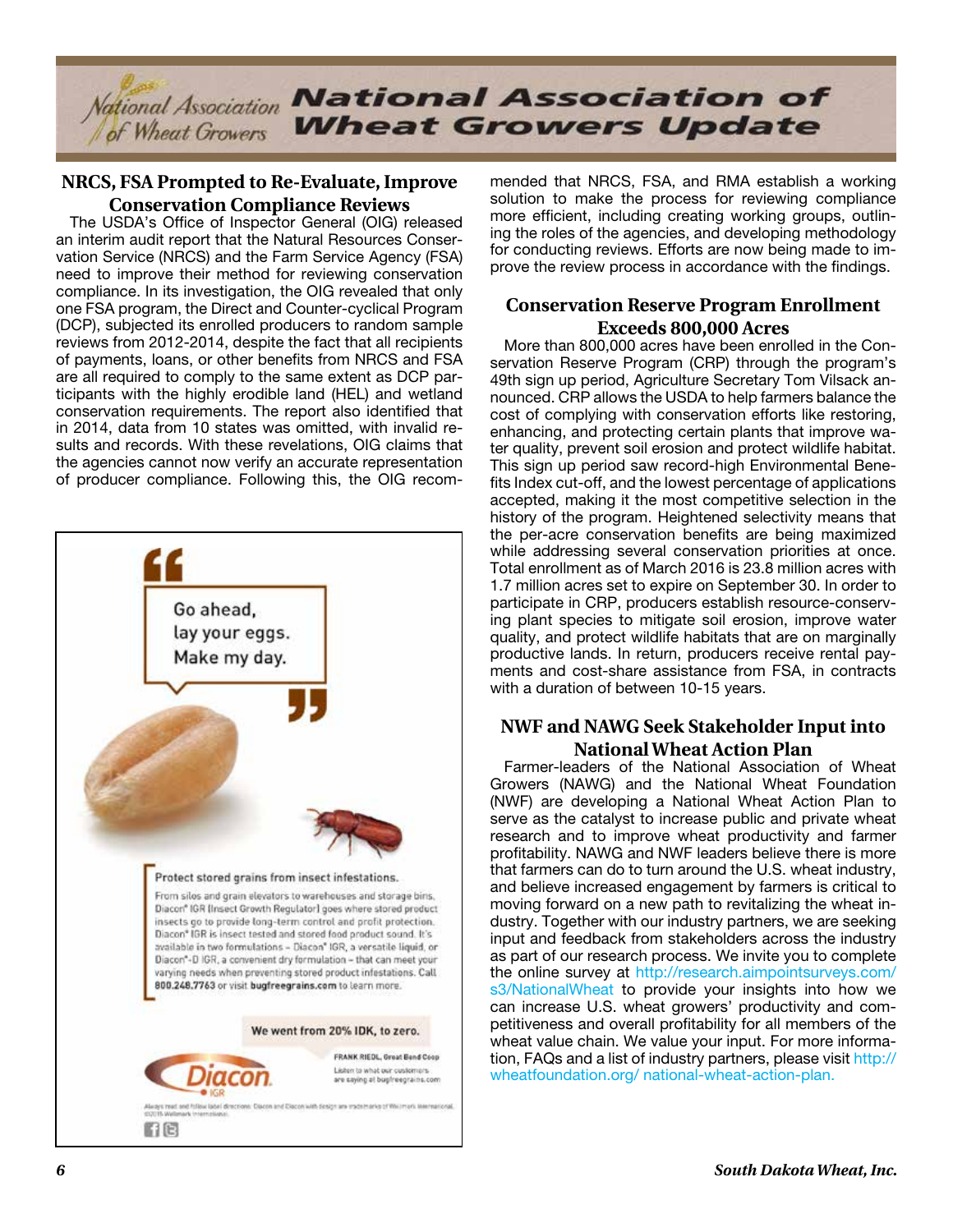# **South Dakota Wheat Harvest**

#### **Wheat Progress As of May 15, 2016**



#### **USDA WASDE – Released May 10, 2016**

WHEAT: U.S. wheat supplies for 2016/17 are projected up 6% from 2015/16 on higher beginning stocks and imports. All wheat production is projected at 1,998 million bushels, down 3%. The year-to-year decrease is due to a sharp reduction in planted area that more than offsets increased yields. The all wheat yield is projected at 46.7 bushels per acre, up 7% from the previous year. Total U.S. wheat use for 2016/17 is projected up 7% from the previous year on higher exports, feed and residual use, and food use. Global wheat supplies are projected to rise 2% from 2015/16 as increased beginning stocks more than offset a decline in production from the previous year's record.

#### **All Wheat Stored as of March 1, 2016**

• Total stocks: 65.5 million bushels

(+28% from 2015)

- On-farm stocks: 31.0 million bushels (+29% from 2015)
- Off-farm stocks: 34.5 million bushels (+27% from 2015)

#### **2016 Winter Wheat as of May 1, 2016**

- 1,150,000 acres planted in 2015 (-19% from 2014)
- 1,050,000 acres harvested in 2016
- 98% of planted acres
- 52.0 bushels/acre est. 2016
- +8 bushels/acre from 2015
- 54.6 million est. bushels +28% from 2015)

#### **2015 Spring Wheat as of March 31, 2016**

- 1,130,000 acres projected (-15% from 2015)
- 1,330,000 acres planted in 2015 (+2% from 2014)
- 1,260,000 acres harvested in 2015 (-2% from 2014)
- 94% of planted acres
- 48 bushels/acre
- -8 bushels/acre from 2014 record yield
- 60.5 million bushels (-16% from 2014)

#### **South Dakota Rank in U.S. Agriculture**

#4 Spring Wheat: 60,480,000 bu (2015) #6 All Wheat: 103,406,000 bu (2015) #6 Durum: 246,000 bu (2015) #9 Winter Wheat: 42,680,000 bu (2015)

South